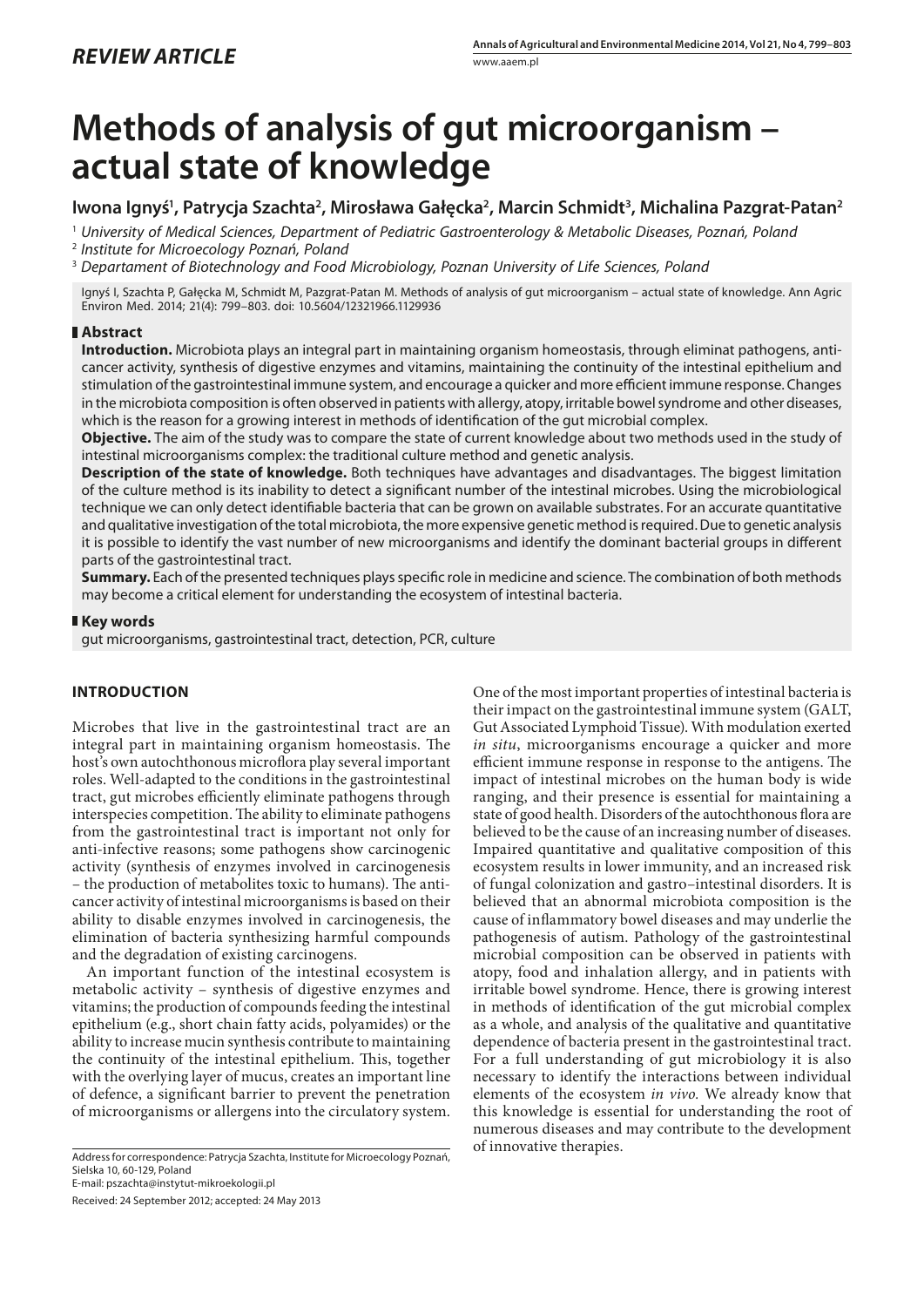## **OBJECTIVE**

The aim of the research was to compare two methods used in the study of the intestinal microorganisms complex: traditional culture method and genetic analysis.

### **STATE OF KNOWLEDGE**

**Distribution of microorganisms in the gastrointestinal tract.** Intestinal microorganisms constitute a rich ecosystem, with about 17 families, 50 genera and more than 1,000 species of bacteria. Their composition, which depends largely on environmental conditions, is also variable between individuals. Significant effects on the gastrointestinal tract microbiota are methods of delivery, lifestyle, diet, medication, levels of stress, invasive medical procedures among others. Qualitative and quantitative microbiota dependence changes during the life of the individual. The strongest rearrangements can be observed during childhood and during aging. During delivery, newborns are colonized with micro-organisms from their mothers' reproductive tract and those occurring in the hospital environment [1]. Breastfed infants have a particularly high percentage of bacteria of the genus *Bifidobacterium* and *Bacteroides*, whereas feeding with modified milk compounds promotes the growth of *Escherichia coli* and *Clostridium*. A relatively mature system of micro-organisms is established at the age of about three years and at about seven years is typical for each individual. Other important changes take place during aging – a significant decrease in the number of bacteria of the *Bacteroides* and *Bifidobacterium* genus, and an increase in the number of *Clostridium*, *Eubacterium* and *Fusobacterium,* which are capable of producing potential carcinogens [2]. Although almost every segment of the digestive system is inhabited by microbes, the distribution of individual species is different. Depending on the conditions occurring in the various sections of the digestive system, the dominance of facultative aerobic bacteria or compulsory or facultative anaerobes can be observed. The meaningful fact is that nearly 99% of the total intestinal ecosystem is colonized by anaerobes. In the oral cavity and pharynx there is a large group of bacteria with different oxygen requirements. At the base of tongue and posterior pharyngeal wall coccidia *Rothia mucilaginosa* are the most numerous, and streptococci colonize dental plaque, especially *Streptococcus mutans* and *Streptococcus milleri*. Also the presence of stick like *Actinomyces* can be observed. Microbes in the oesophagus and stomach are transient, arriving with swallowed material. In a healthy person, the stomach should be the organ with low colonization (<103 organisms per millilitre of gastric contents), because the low pH is not conducive for the multiplication of most bacteria. Few microorganisms are in the majority among the optional anaerobes (*Staphylococcus spp, Streptococcus spp, Enterococcus spp* and *Lactobacillus spp.*). Strictly anaerobic microbes usually occur sporadically. The number of bacteria increases in the small intestine. Its initial segments – the duodenum, jejunum and ileum – in the context of colonization do not differ substantially from the stomach. This limited distribution of microorganisms is mainly due to strong peristaltic movements and the presence of bile and pancreatic juices. In turn, the further section, the small intestine, is a much more favourable microbiological niche. Its ecosystem is similar to that of the colon. The

numbers of microorganisms is in the range  $10^6 - 10^7$  cfu/g of faeces and are mostly anaerobic organisms (*Clostridium spp, Bifidobacterium spp*, etc.). The large intestine has the optimal environment for growth of most bacteria resulting in their most frequent occurrence here  $(10^{11} – 10^{12}$  cfu/g faeces). The reason is the slowing of the vermicular movement and pH close to neutral. Colon microbiota is the richest and most diverse ecosystem of the whole organism. There are in particular facultative and strictly anaerobic bacteria. However, the dominant flora (about 30 – 40% of total) comprises only a few genera: *Bacteroides, Bifidobacterium, Clostridium*, and to a lesser extent, *Enterococcus, Escherichia coli* and *Lactobacillus*. Other large bowel microorganisms are variable between individuals, characteristic for the host [3].

Differences are also observed in the composition of microbiota related to the surface intestinal epithelium (MAM – Mucosa Associated Microbiota) and occurring in the intestinal lumen and mucus. It was shown that the composition of microbiota in mucus does not differ significantly from microorganisms in the intestinal lumen. Differences are observed between the bacteria in the mucus (where there is some availability of oxygen from tissues), and microorganisms associated with the epithelium. In the gastrointestinal tract also are present microorganisms associated with particles of food [4, 5]. Essentially, the composition of bacteria colonizing the large intestine to some extent corresponds to the flora present in the faeces. It should be noted that the comparison is not entirely adequate, especially due to the absence of bacteria related to the epithelium in the faeces.

**Methods of detection of intestinal bacteria.** The variability and diversity of bacteria colonizing the individual sections of the gastrointestinal tract is one of the main difficulties in the study of the intestinal ecosystem. A traditionally used method remains the diagnostic gold standard for many bacterial infections, and the method against which other tests are often evaluated. Specificity of culture is 100% in case of absent etiological factors in the prevalence of the healthy, but the sensitivity of culture is more difficult to determine and may be low [6].

Using this method allows one to obtain single colonies of certain species of bacteria on microbiological media. Some of the media already allow for the isolation, counting, and presumptive identification of bacteria grown at any one time. The addition of various substrates, nutrients, chromogenics and antibiotics allows for the growth of microorganisms with specific characteristics. For example the identification of *E. coli* can be made after several hours, based on the appearance of colonies obtained on media containing substrates for two specific enzymes  $-\beta$ -glucuronidase and β-galactosidase – and contained in the substrate chromogen, metabolized by these bacteria, giving a specific coloration to the colonies. In this way, the next stage of the biochemical identification of colonies can be skipped, which reduces the diagnostic time. The selective nature of microbiological chromogenic media allows also for faster detection in clinical microbiology of the so-called. ALERT – pathogens-bacteria, such as MRSA (methicillin-resistant *Staphylococcus aureus*), bacilli producing extended-spectrum enzyme-substrate (ESBL) or vancomycin – resistant coccidia of the genus *Enteroccous* (VRE) [7, 8]. Having a live microbial strain, its properties can be tested using different methods (biochemical,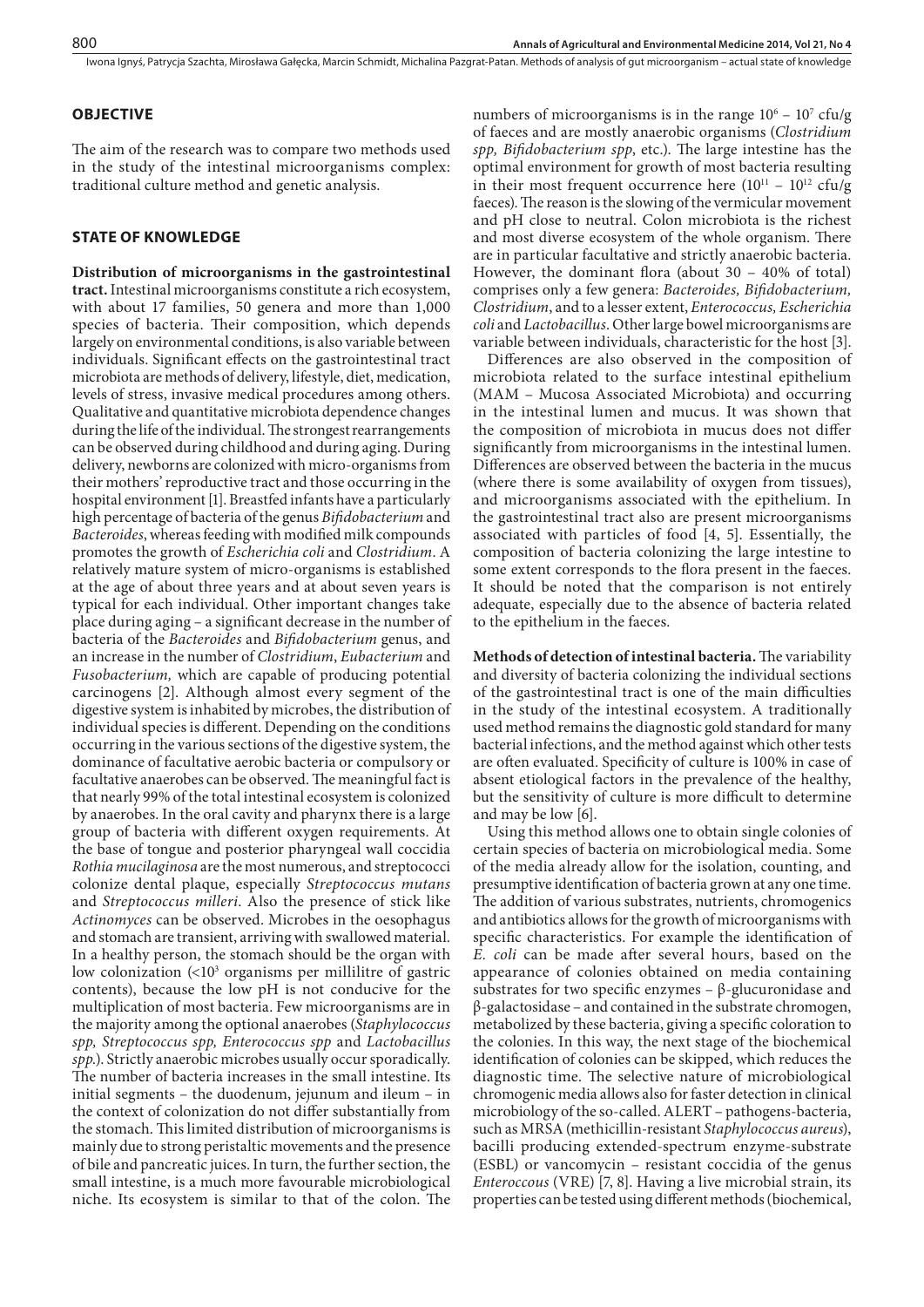immunological and genetic). Understanding the role of bacteria and their effects on host health still requires a microbiological culture. That is why new methods of culturing certain microbiota components, which thus far are difficult or impossible to keep, are sought. One of the solutions may be the satellite culture for demanding microorganisms around the bacteria producing necessary substances for their growth, as well as microculture techniques [9]. Culture methods allow us to differentiate live cells from dead cells. One of the methods to determine the number of live bacterial cells is serial dilutions of the test material in order to obtain a quantitative result, such as the number of bacterial cells per gram of faeces. It is believed that the stool preferably reflects conditions in the large intestine and is therefore material which represents the microbial ecosystem mentioned. Faecal material is easy and non-invasive to obtain. Microbiological analysis of the group of intestinal bacteria is also significantly cheaper than using molecular methods. However, a significant limitation of the method is its inability to visualize more than 90% of intestinal microorganisms. The reason is the lack of growth of intestinal bacteria on the available growth substrates, but also difficulties in providing an appropriate environment for the development of the culture, which are a suitable temperature, pH, osmotic pressure and oxygen content. In the latter case, the problem of providing adequate anaerobic conditions occurs at the stage of collection and transport, and further analysis of the material. Prolonged transport of stool samples before analysis may lead to significant changes in the composition of the bacteria present due to increased proliferation of certain types, especially those that tolerate oxygen. For this reason, the culture of faeces reveals considerable amounts of optional anaerobes. It has to be assumed that the number of obligatory anaerobic bacteria obtained from stool culture may be lower than actual because the stool collection is always associated with some exposure to air. We can assume that culturing is a method for assessing the portion of the microorganisms present in the faeces which we can grow. However, as previously mentioned, this analysis does not allow for the detection of microorganisms associated with the mucosal epithelium. It is assumed that microorganisms seen in the stool reflect the microbiology of the colon, particularly the descending colon and rectum. Microbiological culture does not allow us to learn about micro-organisms specific to the stomach, duodenum or jejunum. Conducted studies give conflicting results regarding the usefulness of culture in the evaluation of micro-organisms present in the colon. Cultures of samples taken from the intestine *post mortem* revealed the presence of significant differences in the number of bacteria between the distal part of the colon, and the caecum. Caecum pH is lower, which favours increased bacterial growth [10]. The study conducted by Marteau P. et al compared the results of the culture fluid of the caecum and faeces [11] with the fluid collected under anaerobic conditions and faecal samples collected with the preservation of the maximum possible anaerobic conditions. The study showed a significantly higher number of obligatory anaerobic bacteria – *Bacteroides* and *Bifidobacterium* in cultured stool than in the culture of intestinal fluid. Optionally, anaerobic bacteria accounted for only 1% of all anaerobes in the faeces and 25% in the fluid of the caecum. Significantly fewer species of bacteria of the genus *Lactobacillus* were observed in the faeces. Therefore, we

cannot accurately portray the bacterial quantity and quality in individual parts of the gastrointestinal tract using this method of stool cultures. However, there is constant work to improve the standard methods of breeding and culture. In January of this year, a thesis about a new medium for obtaining intracellular pathogens in axenic (host cell-free) culture was published. In many cases, culture-dependent analyses should go hand-in-hand with culture-independent, genomics-based techniques [12]. However, as of today, the impossibility of a thorough analysis of the intestinal ecosystem by conventional culturing has led to the exploration of new research methods. There are high expectations regarding genetic analyses. A study by the National Institutes of Health GenBank in 2005, including an analysis of genes encoding 16SrRNA, allowed for the detection of 1822 bacterial sequences derived from the human gastrointestinal tract. Almost 93% of those were micro-organisms where identification with traditional culture methods was previously impossible [13]. One of the most commonly used molecular biology techniques is polymerase chain reaction (PCR) amplification of the coding sequence of 16S rRNA performed with a denaturing gradient gel electrophoresis (DGGE). In order to identify intestinal bacteria the use of the technique FISH – fluorescence *in situ* hybridization and DNA microarray methods can be applied. Polymerase chain reaction – PCR, invented by Kary Mullis et al. [14] in 1983, based on a sequence of repeated heating and cooling of the reaction – is one of the most useful methods of molecular biology. The qualitative analysis of PCR products is provided by DGGE electrophoresis using polyacrylamide gel, with an increasing concentration of DNA denaturant agent (urea). DNA molecules of different sequences migrate and then stop at a particular distance. Then, at a specific concentration of denaturing agent, DNA molecules change their structure (denaturation) which slows down the migration. Depending on differences in the sequence, variation in the speed of migration occurs at different positions in the gradient. Differences in the sequence will result in the appearance of characteristic band configurations in the gel – so-called fingerprints. Numerous variations of the basic PCR procedure have been developed, of which the most often used in microbiological diagnosis is Real-Time PCR (qPCR) and nested-PCR. The qPCR technique has very high sensitivity and specificity, and the ability to obtain a quantitative result [15]. High sensitivity and specificity are characteristic for the nested-PCR technique. It requires carrying out two PCR reactions and gel analysis of the product. The sequence repeated in the first reaction is used as a template in the second reaction (using primers located closer to the centre of the amplified DNA fragment). This significantly increases the specificity of the amplified product. Nested-PCR method was used in research by Kageyama [16] and analysis showed that the method described above (using the universal primer pair), allows for rapid identification of bacterial species, such as *Eubacterium rectale*, *Eubacterium eligens Eubacterium biforme* whose detection by traditional culture techniques is difficult. FISH method (fluorescence *in situ* hybridization) enables the detection of some genera and species using specific fluorescently labeled probes complementary to 16S rRNA sequence. An important advantage of this method is the possibility of rapid detection of even single cells of studied microorganisms in their natural environment. Microarray technology is also used in order to identify micro-organisms.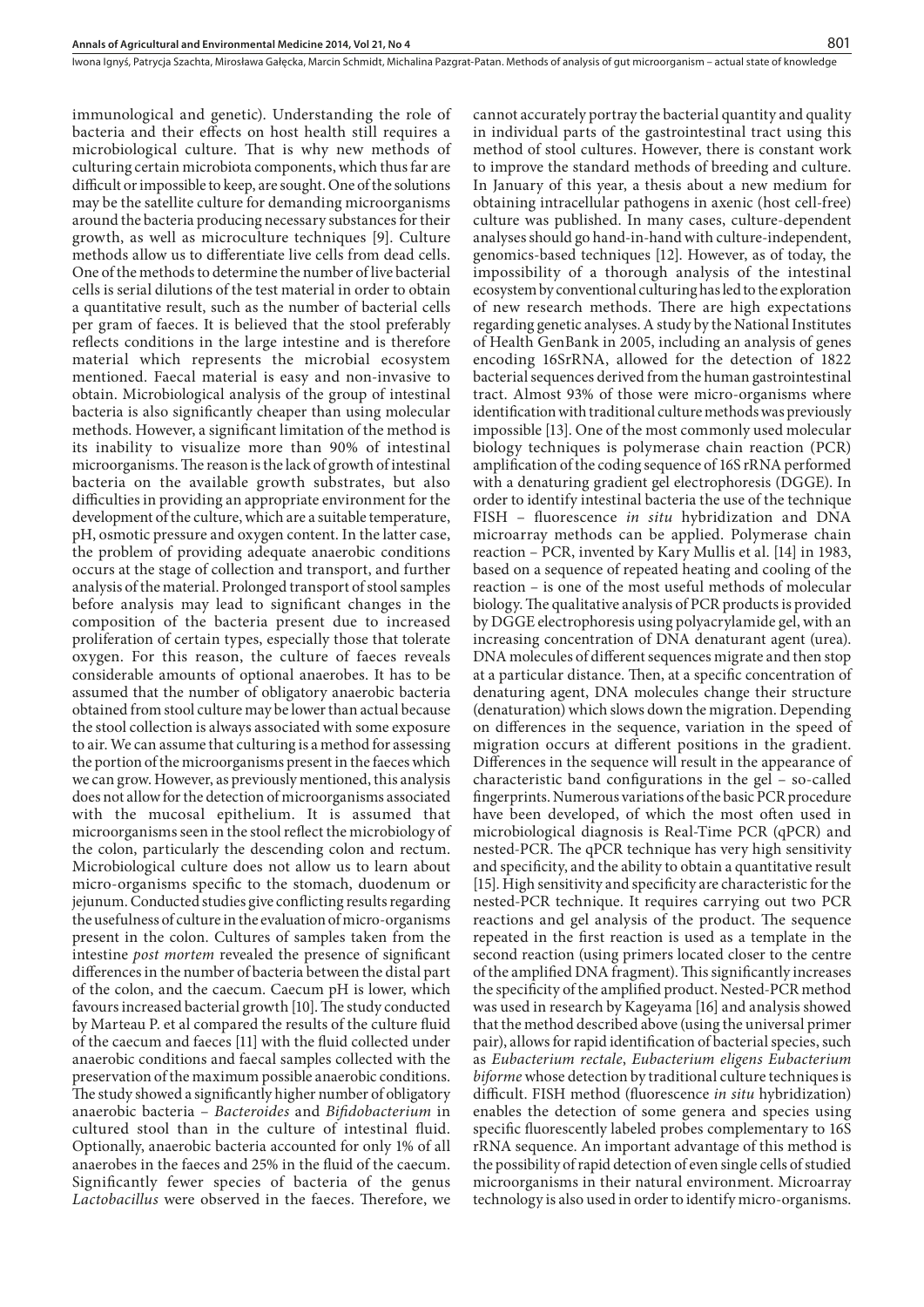The principle of this procedure is relatively simple and based on the method of hybridization. Unlike the previously discussed techniques – FISH, DNA probes are placed on solid medium. Test samples derived from biological material are fluorescently labeled and applied to the probes. American researchers used the oligonucleotide microarray method for the detection of intestinal bacteria in faecal samples. Wang et al. [17] developed probes based on the 16S rRNA gene sequences for 20 species of intestinal bacteria, among which we can highlight: *E. coli, E. faecium, L. acidophilus, F. prausnitzii* et al. Researchers amplified the 16S rRNA gene sequence, using two universal primers. For detection they used three 40-nucleotide probes specific for each of the targeted species. The results of the survey clearly indicated that the method is an effective technique for detecting the dominant human intestinal bacteria in faecal samples, and can allow for the detection of dozens of species simultaneously.

Although molecular methods allow us to go one step further with respect to traditional culture methods, they are not without drawbacks. The basic element of the genetic analysis is the PCR technique. Also, the smaller the number of bacteria in a given material the weaker their [determinability](http://megaslownik.pl/slownik/angielsko_polski/,determinability) using the afore-mentioned technique. In turn, the fluorescence *in situ* hybridization does not always give sufficiently specific results. This happens in the case of the use of degenerate probes (ambiguous). The search for new species or strains of bacteria poses difficulties for determining the optimal hybridization conditions. Some bacterial cells present in the test environment will not be lysed during the reaction, and in consequence will not be included in the results of the study. The usefulness of the FISH technique to identify bacteria with a small number of ribosomes seems to be the only problem. In the case of the presence of ribosomes with a particularly compact structure, a high risk of incorrect hybridization occurs, which can consequently generate false-negative results [18,19]. False results can occur due to the multiplication of already dead fragments of strains during PCR analysis. Consequently, they are mistakenly included in the results of the study. Therefore, neither do genetic techniques constitute an excellent tool for the study of the complexity of microbiota. However, they are certainly an indispensable element for further progress. As already mentioned, the high cost of molecular techniques, far exceeding that of traditional methods of culturing, is a limitation. Currently, molecular analysis is a basic tool for understanding the complexity of the intestinal ecosystem, being qualitative and quantitative, and interactions between microorganisms in the mucus, in the gut lumen, and those associated with mucous membrane of the epithelium. Genetic techniques are the basis for a new science called metagenomics (genomics of microbial populations), where the objective is to understand the total population of microorganisms present in a particular environment. In this method, bacterial DNA (DNA of the bacteria), extracted from the natural habitat of microorganisms, is cloned in order to create genomic libraries. Thanks to metagenomics, the identification of a total pool bacteria in the gastrointestinal could be successful. This step is essential for further investigation of the role of individual microorganisms and practical use of this knowledge in the treatment process [20].

The latest development in molecular biology technologies, called Next-Generation Sequencing (NGS), allows the sequencing of whole microbial genomes or complex microbial communities with so-called barcodes in matter of days, with significantly less labour and lower cost per base than traditional sequencing. NGS gives sequence outputs in the range of hundreds of megabases to gigabases routinely, which can provide both qualitative and quantitative data [21]. This technology has a high impact on basic and clinical research and is now used in the Human Microbiome Project to analyze normal and diseased microbiomes [22]. Although still expensive, the ongoing developments in NGS driven by highly competitive technologies will soon make it available for routine clinical diagnostics.

#### **SUMMARY**

In the state of current knowledge there are two methods used in the study of intestinal microorganisms complex – the traditional culture method and genetic analysis. Both techniques have advantages and disadvantages. The biggest limitation of the microbiological technique is the inability to detect a significant number of intestinal microbes. With this method, we are only able to detect identifiable bacteria that can be grown on available substrates. Nevertheless, the stool culture is still a fundamental and widely used method of detection of intestinal microorganisms. While maintaining proper anaerobic conditions during collection, transport and culture, the culture technique is a tool for assessment of the microbial contents of the colon, which is a niche for the largest number of bacteria in the body. To analyze the occurrence and abundance of specific, already known micro-organisms, the breeding method fully meets this role. The method of microbiological culture is commonly used in the microbiological analysis of materials collected from hospital patients (Clinical Microbiology) or in the evaluation of indicator organisms in research studies [23,24]. However, for an accurate quantitative and qualitative investigation of the microbiology of the entire gastrointestinal tract, genetic testing is required. Due to genetic evaluation/examination it is possible not only to identify the vast number of new organisms, but also to identify the dominant bacterial groups in different parts of the gastrointestinal tract. The isolation of previously unknown strains will allow for the detection of pathogens that play an important role in the etiology of diseases. Molecular diagnostics can constitute to be an effective tool in the search for organisms beneficial to health, such as probiotic strains. Each of the presented techniques plays a specific role in medicine and science. A balanced and cautious combination of both techniques may become a critical element for understanding the ecosystem of intestinal bacteria.

#### **REFERENCES**

- 1. [Marques TM,](http://www.ncbi.nlm.nih.gov/pubmed?term=%22Marques TM%22%5BAuthor%5D) [Wall R,](http://www.ncbi.nlm.nih.gov/pubmed?term=%22Wall R%22%5BAuthor%5D) [Ross RP,](http://www.ncbi.nlm.nih.gov/pubmed?term=%22Ross RP%22%5BAuthor%5D) [Fitzgerald GF](http://www.ncbi.nlm.nih.gov/pubmed?term=%22Fitzgerald GF%22%5BAuthor%5D), [Ryan CA,](http://www.ncbi.nlm.nih.gov/pubmed?term=%22Ryan CA%22%5BAuthor%5D) [Stanton](http://www.ncbi.nlm.nih.gov/pubmed?term=%22Stanton C%22%5BAuthor%5D)  [C](http://www.ncbi.nlm.nih.gov/pubmed?term=%22Stanton C%22%5BAuthor%5D). Programming infant gut microbiota: influence of dietary and environmental factors. [Curr Opin Biotechnol.](file:///E:/InstytutMedycynyWsi/AAEM/21_4/_Dane/17_077/javascript:AL_get(this, ) 2010; 21(2): 149–156.
- 2. O'Toole P.W., Claesson M.J. Gut microbiota: Changes throughout the lifespan from infancy to elderly. [International Dairy Journal](http://www.sciencedirect.com/science/journal/09586946) 2010; [20](http://www.sciencedirect.com/science?_ob=PublicationURL&_tockey=%23TOC%235055%232010%23999799995%231669105%23FLA%23&_cdi=5055&_pubType=J&view=c&_auth=y&_acct=C000050221&_version=1&_urlVersion=0&_userid=10&md5=64c732b36ac0adc4c5c40fba2b472075)  [\(4\)](http://www.sciencedirect.com/science?_ob=PublicationURL&_tockey=%23TOC%235055%232010%23999799995%231669105%23FLA%23&_cdi=5055&_pubType=J&view=c&_auth=y&_acct=C000050221&_version=1&_urlVersion=0&_userid=10&md5=64c732b36ac0adc4c5c40fba2b472075): 281–291.
- 3. [Simon GL](http://www.ncbi.nlm.nih.gov/pubmed?term=%22Simon GL%22%5BAuthor%5D), [Gorbach SL](http://www.ncbi.nlm.nih.gov/pubmed?term=%22Gorbach SL%22%5BAuthor%5D). Intestinal flora in health and disease. [Gastroenterology](file:///E:/InstytutMedycynyWsi/AAEM/21_4/_Dane/17_077/javascript:AL_get(this, ) 1984; 86(1):174–93.
- 4. Boriello SP. The normal flora of the intestinal tract. In: Hart AL, Stagg AJ, Graffner H, Glise H, Falk P, Kamm EA (eds.). Gut Ecology. London; Martin Dunitz Ltd. p. 3–12.